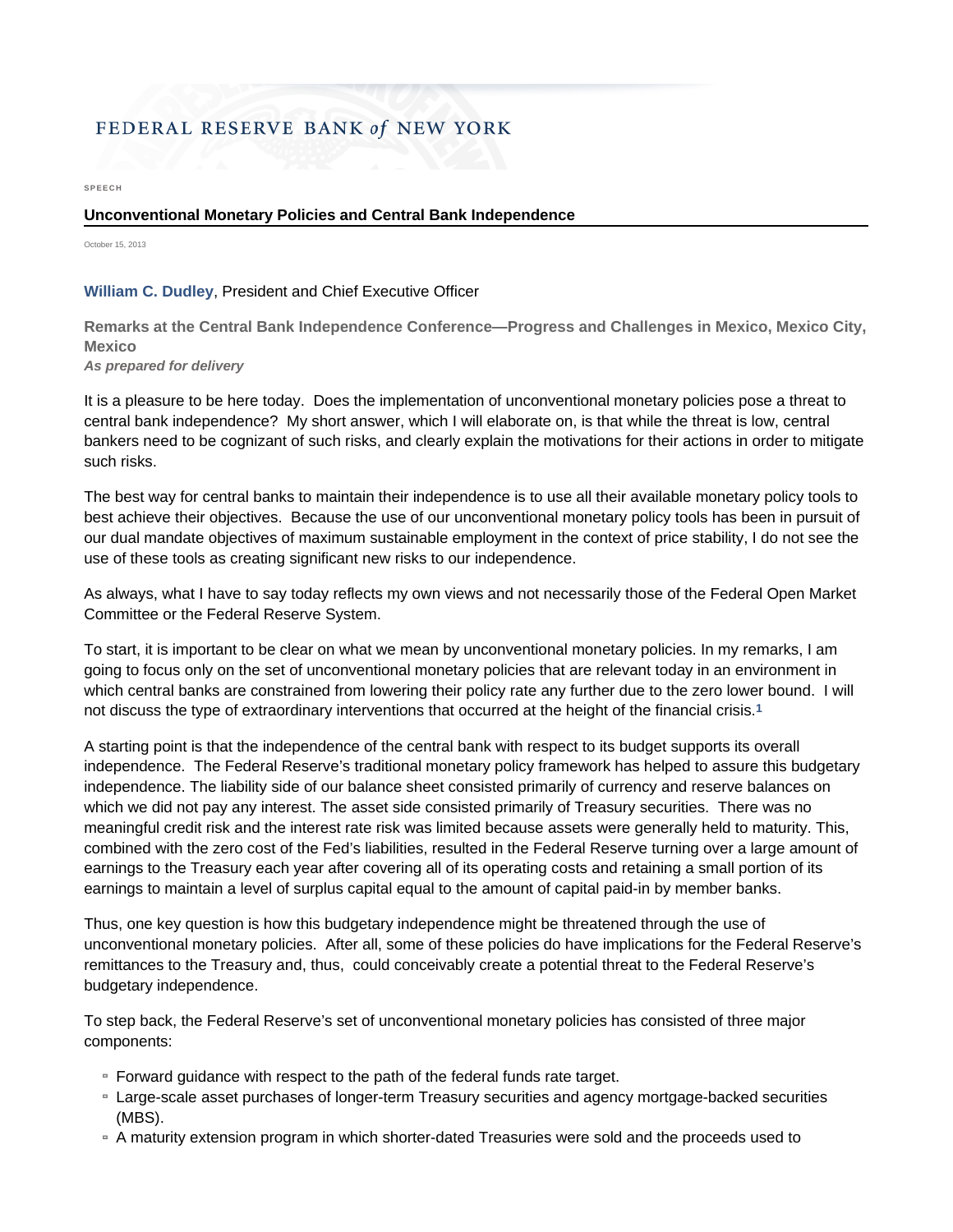purchase longer-dated Treasuries.

With respect to forward guidance, it is important to distinguish between two specific forms that this guidance may take. In the first form the central bank provides its forecast for the future path of the policy rate and, possibly, some sense of the degree of uncertainty around this path. In the second, the central bank pre-commits to a specific future path for its policy rate.

Providing a forecast for the policy rate by itself does not create any budget or reputational risk for the Federal Reserve, so I generally do not see the first form of forward guidance as posing much risk to central bank independence.**2**

The second form of forward guidance—pre-commitment to a policy rate path—could create more risk for the central bank. In particular, consider a scenario in which the central bank decided to increase monetary accommodation by committing to maintain a low short-term interest rate for a long time even if this commitment resulted in inflation overshooting the central bank's objective in the future. I could see how this could create a potential threat to the central bank's independence. That is because the commitment could force the central bank in the future to conduct monetary policy in a way that was inconsistent with the inflation portion of its mandate.

Although this second form of forward guidance could create greater risk for the central bank with respect to its future independence, this is not a policy that has been adopted by the Federal Reserve. There are implementation challenges with this approach. In particular, it is difficult for a monetary policy committee today to institutionally bind future monetary policy committees to follow actions that could conflict with their objectives in the future. Without such a credible forward commitment, such policies would likely be ineffective in affecting expectations in the manner needed to provide additional monetary policy accommodation.

In contrast, I think there are greater potential risks to central bank independence from the Fed's large-scale asset purchase programs and the Treasury maturity extension program. These programs do create some budget risk for the Federal Reserve. The issue here is not that the Fed is taking credit risk because the Fed's purchases are restricted to Treasuries and agency MBS. Instead, the budgetary risks stem from the fact that these asset purchase and maturity extension programs expose the Federal Reserve to increased interest rate risk that could affect the level of net interest earnings and therefore the amount of the Fed's remittances back to the U.S. Treasury. If the Federal Reserve needed to raise short-term rates to attain its objectives, it would do so by raising the interest paid on its reserves. As a result, net interest earnings would fall due to the increase in interest cost. If the rise in rates were sufficiently large, the Federal Reserve's net interest margin could turn negative, resulting in losses for the Federal Reserve.

The Fed's earnings could also be adversely affected by asset sales. For example, if the Fed determined that it needed to reduce the aggregate level of reserves through asset sales, the Fed might incur losses by selling these assets at prices below their amortized costs.

Although this risk is real, I believe it is not a big threat to the Federal Reserve's independence for two reasons. First, the potential for this outcome is mitigated by the fact that the Federal Reserve has considerable non-interest bearing liabilities on its balance sheet—namely currency. These liabilities incur no interest expense regardless of the stance of monetary policy. This means that short-term interest rates have to rise appreciably before the Federal Reserve's net interest margin turns negative.

Second, even if the Federal Reserve were to incur an operating loss either because of an increase in interest expense or because of realized losses on asset sales, the Federal Reserve can create a deferred asset on its balance sheet, obviating the need for funding from the Treasury to the Federal Reserve. In this sense, the Federal Reserve would retain its budgetary independence.

In the case where the Fed recognizes a deferred asset, its remittances to the Treasury would cease until that deferred asset was paid down. Is there a risk to budgetary independence that might emerge if the Federal Reserve did not remit any income to the Treasury for a considerable period of time? My response here is that we should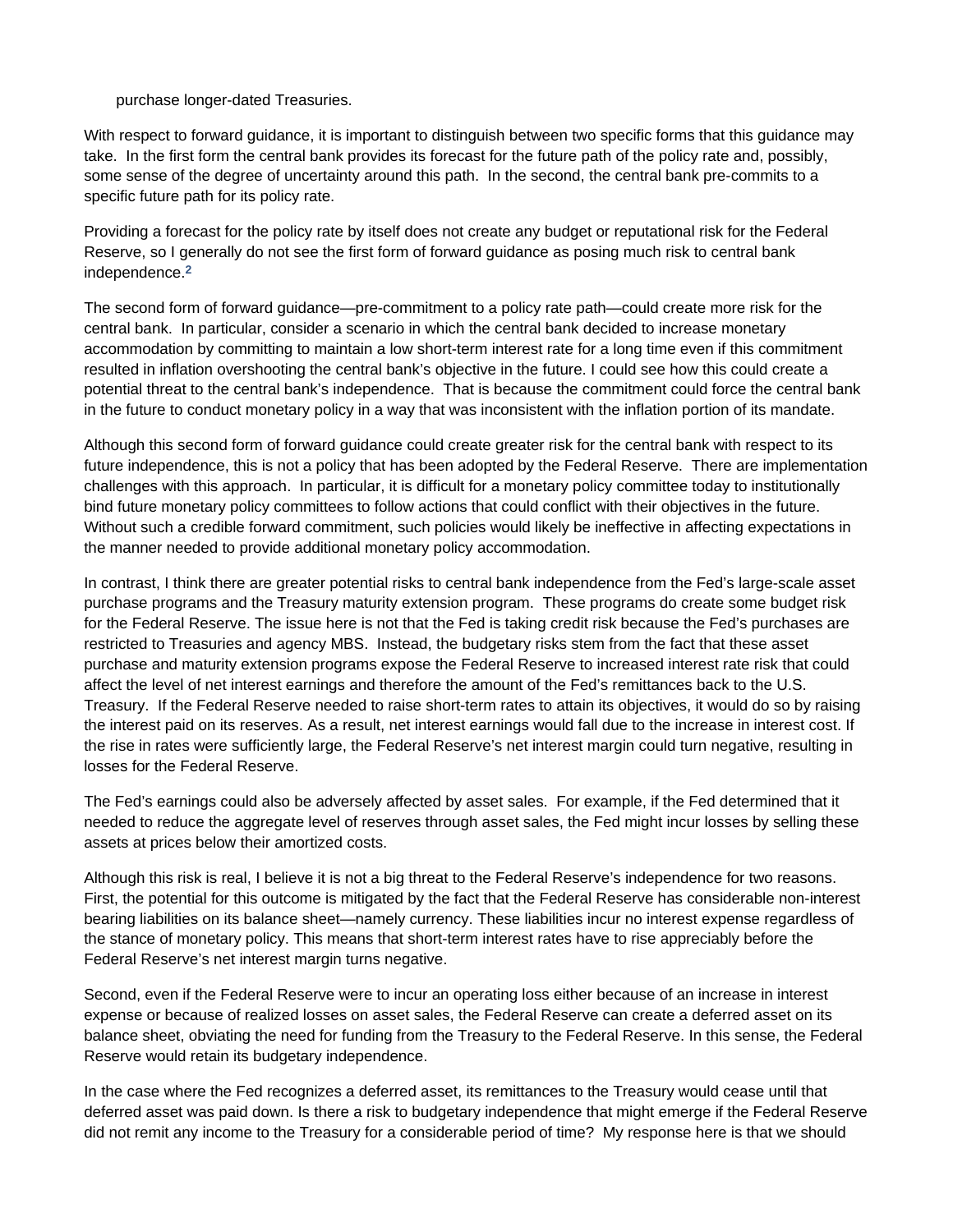take a long-term perspective when we assess the potential fiscal costs associated with the Federal Reserve's enlarged balance sheet. The fact is that the Fed's reimbursements to the U.S. Treasury have been around \$80 billion per year in recent years, far higher than the \$20 to 30 billion range that applied before the financial crisis. Under most scenarios, the Federal Reserve's total remittances to the Treasury will be larger than they would have otherwise been in the absence of the asset purchase and maturity extension programs.

More importantly, the Fed's cumulative earnings understate the fiscal implications of the Federal Reserve's actions. To the extent that the asset purchases have resulted in easier financial conditions that have promoted stronger economic activity, this in turn has had a positive fiscal consequence for the U.S. government. In addition, the Fed's asset purchase programs have pushed longer-term interest rates below what they would otherwise have been, reducing the overall funding expenses of the U.S. Treasury. Once we take into account the broader fiscal consequences of the unconventional monetary policies put in place by the Fed, they are quite likely to cumulatively have an overall positive impact on the government budget. As a result, the use of unconventional monetary policy tools should pose no significant threat to the Fed's independence.

Now some worry that a large balance sheet may cause the Federal Reserve to deviate from the monetary policy that is consistent with its dual mandate goals with respect to unemployment and inflation. The argument is made that concerns about the impact of policy changes on the level of remittances might constrain the conduct of monetary policy. In particular, some argue that the Federal Reserve might pull its punches and not raise shortterm interest rates in as timely or as aggressive a manner as needed to keep inflation in check.

I think that the size and composition of the Federal Reserve's balance sheet actually creates incentives that reinforce the pursuit of the Federal Reserve's objective with respect to inflation. Consider what would happen if the Federal Reserve failed to tighten in a timely way. Inflation and long-term interest rates would rise, and this would necessitate a larger rise in short-term interest rates and even greater pressure on the Federal Reserve's net interest margin and earnings in the future. In contrast, by tightening in a timely way, the Fed would prevent inflation pressures from emerging and this would limit the need for a larger rise in short-term rates in the future. The current size of the balance sheet would also discourage a premature interest rate hike. In the absence of solid improvements in labor market activity, a sharp increase in short-term rates would unnecessarily reduce the Federal Reserve net interest income without any benefits in terms of achieving its dual mandate goals. Thus, the current size and composition of the Federal Reserve's balance sheet actually create strong incentives to adjust policy in a timely way.

A far more important threat to central bank independence than the use of unconventional monetary policy is whether the fiscal authorities act in a manner consistent with the central bank's objectives. As recent history has shown, central banks may not be able to achieve their objectives when an inconsistent fiscal regime is in place. That is, monetary and fiscal authorities need to share the same objectives. When the objectives differ, fiscal dominance can become a major problem for the central bank. For example, if the budget trajectory were clearly unsustainable, then monetary policy may no longer be able to credibly act in a way that keeps inflation expectations in check. But I don't think the issue of fiscal dominance is linked back to whether the central bank pursues unconventional monetary policies or not.

At the end of the day, I think that the best way to maintain independence is for central bankers to use all their available monetary policy tools, including unconventional monetary policy tools when needed, to best achieve their objectives. The historical record is clear: Central bank independence tends to lead to better monetary policy outcomes. But, the causality also runs in reverse: Good monetary policy outcomes help ensure monetary policy independence.

Thank you for your attention.

1 However, it is important to note that some of those interventions did indeed result in tighter limits on the central